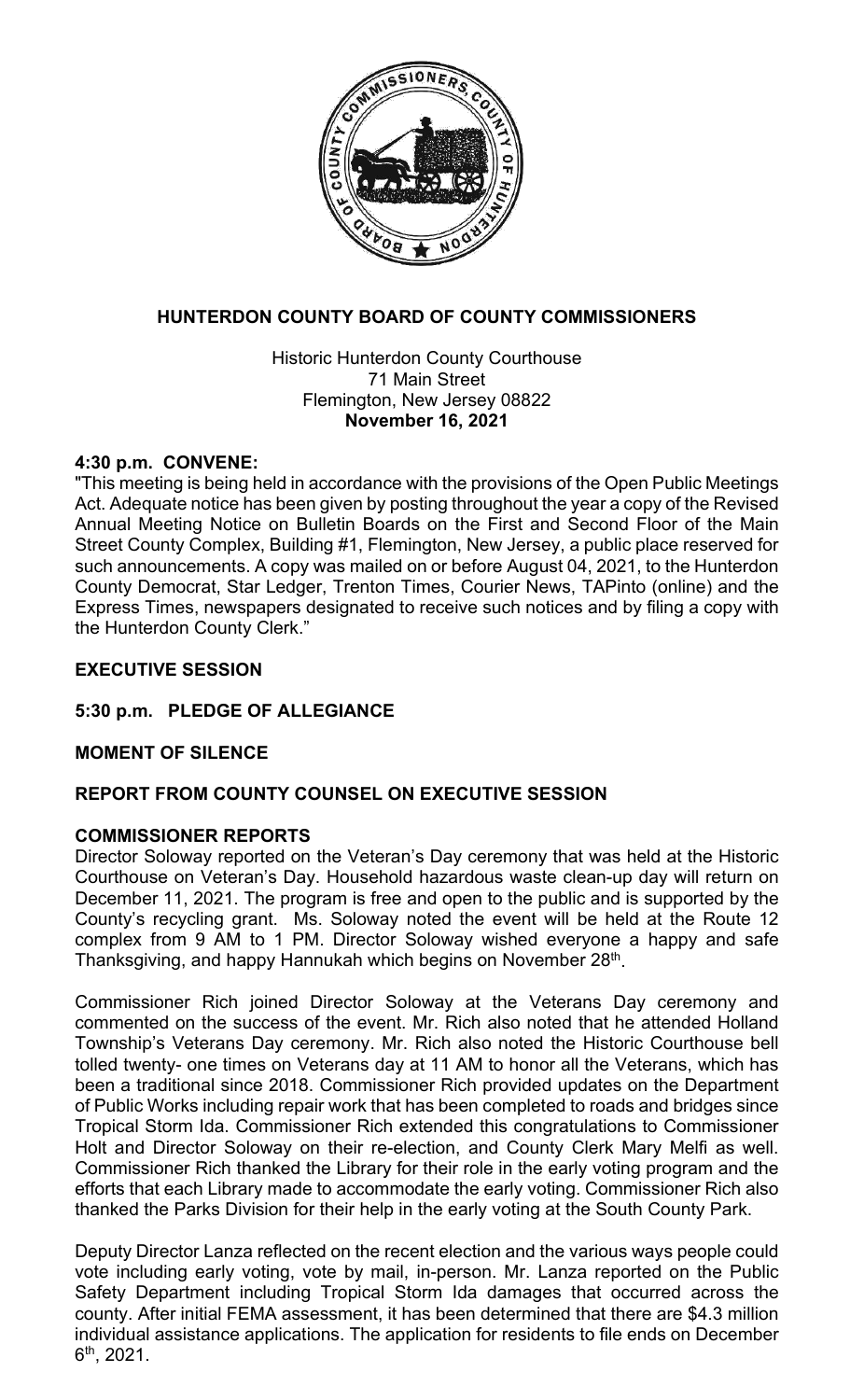Commissioner Holt reported on the Division of Parks and specifically the County Park Rangers. Mr. Holt noted that Parks were heavily used during the height of COVID19 by county residents. Mr. Holt noted the county is hiring several rangers to fill current vacancies. Commissioner Holt congratulated the Hunterdon County Park Rangers for dealing with limited staffing. Commissioner Holt commented on the real estate market in Hunterdon County. The Tax Administrator recently reported an 8% to 10% increase in ratable value since 2020, and that is not including the new construction. Commissioner Holt commented on this statistic and said this is because Hunterdon County is one of the best counties to live in.

# **PROCLAMATIONS/RECOGNITION**

**See Page 11/16/2021-2A PROCLAMATION PROCLAMATION 2021-71 – ADOPTED,** Recognizing the Community Garden Club for their rededication of the Blue Star Memorial in Whitehouse Station, New Jersey. **MOVED**: Mr. Rich **SECONDED**: Mr. Lanza **ROLL CALL**: Mr. Rich, Mr. Lanza, Mr. Holt, Ms. Soloway **ABSENT**: Mr. Van Doren

**See Page 11/16/2021-2B PROCLAMATION PROCLAMATION 2021-72 – ADOPTED,** Recognizing Malinda Fulper for her years of service to the County of Hunterdon. **MOVED**: Mr. Holt **SECONDED**: Mr. Lanza **ROLL CALL**: Mr. Holt, Mr. Lanza, Mr. Rich, Ms. Soloway **ABSENT**: Mr. Van Doren

### **PUBLIC COMMENT, Limited to 2 minutes per person.**

#### **(Comments exceeding 2 minutes will be entertained later in the agenda)**

Jeanne from Flemington – questioned the wisdom of the auction of the Hawke Property on November 23rd and is concerned about the impact on people and businesses in the Flemington area as a result of more limited parking.

Louis Stewart, Flemington – expressed her concern about Flemington Borough and the impact of on the Borough as a result of the planned sale of the lot. Asked the Board to reconsider the auction of the parking lot and asked if anyone on the Board was in contact with the Borough of Flemington.

Ken Klumings, Ringoes – member of the Historic Society; Hawke parking lot is used for members apart of the society and is needed for people in Flemington. Asked to reconsider auctioning and have it transferred to Flemington Borough.

Colleen Rosetti, Flemington – asked the Board to reconsider selling the Hawke parking lot. Events and places in Flemington need the parking lot for their activities. It is free parking now and could potentially be a parking lot that will charge people in the future. Asked the Board to please reconsider and speak to the Borough about the transfer to the Borough of Flemington.

#### **GRANTS, Michael Franchini, Assistant to the CFO**

#### **See Page 11/16/2021-2C RESOLUTION**

**RESOLUTION 2021-760 – RESOLVED,** Acknowledging and accepting the 2021 Medication Assisted Treatment (MAT) Grant in the amount of \$59,750.00, from the State of New Jersey, Department of Human Services, Division of Mental Health and Addiction Services. **MOVED**: Mr. Rich

**SECONDED**: Mr. Lanza **ROLL CALL**: Mr. Rich, Mr. Lanza, Mr. Holt, Ms. Soloway **ABSENT**: Mr. Van Doren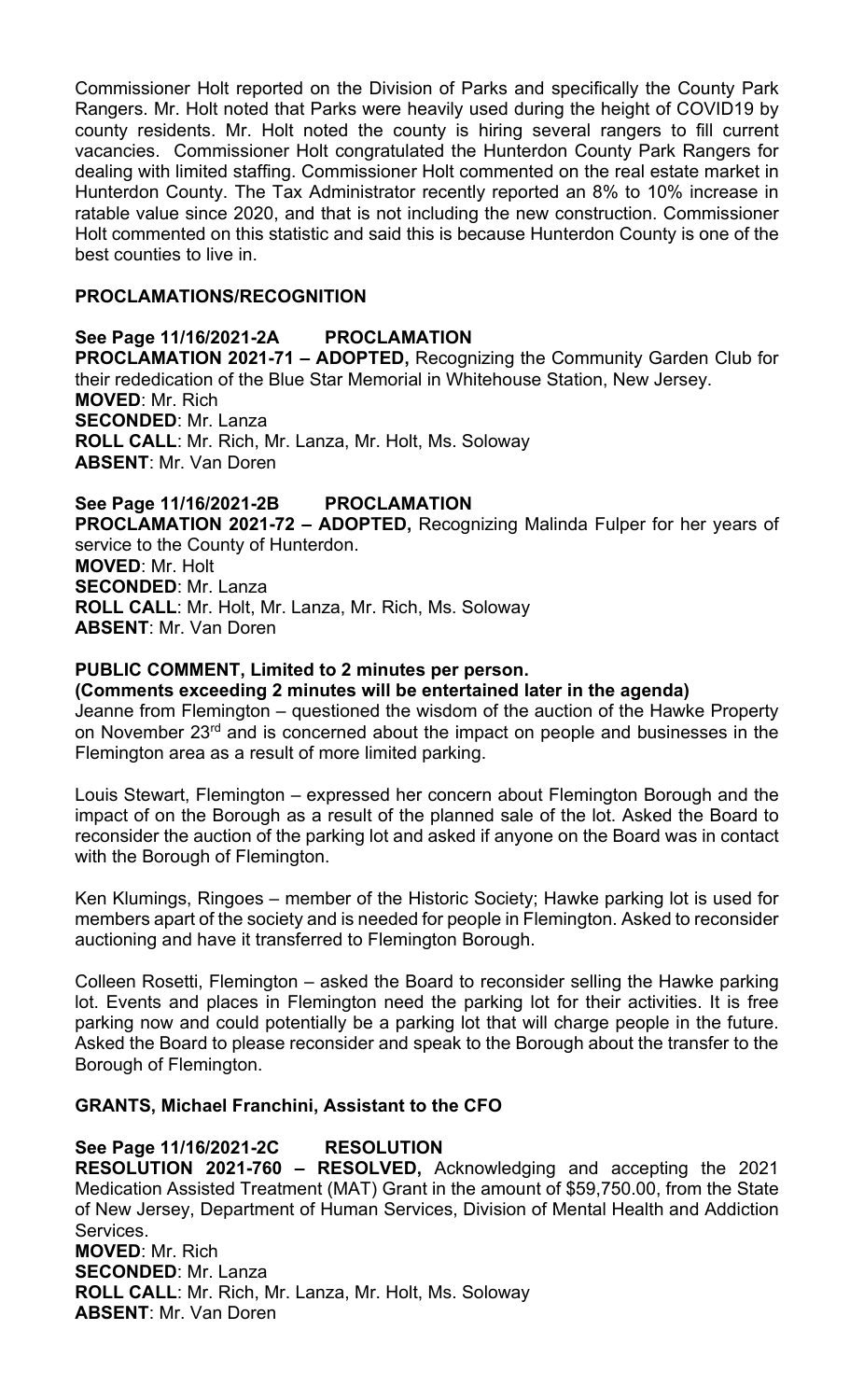# **See Page 11/16/2021-3A RESOLUTION**

**RESOLUTION 2021-761 – RESOLVED,** Acknowledging, and accepting the 2022 Medication Assisted Treatment (MAT) Grant in the amount \$119,500.00 from the State of New Jersey, Department of Human Services, Division of Mental Health and Addiction Services. **MOVED**: Mr. Rich **SECONDED**: Mr. Lanza **ROLL CALL**: Mr. Rich, Mr. Lanza, Mr. Holt, Ms. Soloway

**ABSENT**: Mr. Van Doren

# **FINANCE, Janet Previte, CFO**

### **See Page 11/16/2021-3B RESOLUTION**

**RESOLUTION 2021-762 – RESOLVED**, Requesting the insertion of an item of revenue and the like sum as an appropriation, in the 2021 County Budget, for the 2022 Right to Know Grant in the amount of \$9,618.00, from the State of New Jersey, Department of Health.

**MOVED**: Mr. Holt **SECONDED**: Mr. Rich **ROLL CALL**: Mr. Holt, Mr. Rich, Mr. Lanza, Ms. Soloway **ABSENT**: Mr. Van Doren

### **See Page 11/16/2021-3C RESOLUTION**

**RESOLUTION 2021-763 – RESOLVED,** Requesting the insertion of an item of revenue and the like sum as an appropriation, in the 2021 County Budget, for the 2022 Childhood Lead Grant in the amount of \$49,800.00, from the State of New Jersey, Department of Health.

**MOVED**: Mr. Rich **SECONDED**: Mr. Holt **ROLL CALL**: Mr. Rich, Mr. Holt, Mr. Lanza, Ms. Soloway **ABSENT**: Mr. Van Doren

**See Page 11/16/2021-3D RESOLUTION RESOLUTION 2021-764 – RESOLVED,** Requesting the insertion of an item of revenue and the like sum as an appropriation, in the 2021 County Budget, for the FFY21 State Homeland Security Program (SHSP-Local Share) in the amount of \$140,956.27, from the State of New Jersey, Office of Homeland Security and Preparedness. **MOVED**: Mr. Lanza **SECONDED**: Mr. Rich **ROLL CALL**: Mr. Lanza, Mr. Rich, Mr. Holt, Ms. Soloway **ABSENT**: Mr. Van Doren

**See Page 11/16/2021-3E RESOLUTION RESOLUTION 2021-765 – RESOLVED,** Requesting the insertion of an item of revenue and the like sum as an appropriation to the 2021 County Budget, for the 2021 Medication Assisted Treatment (MAT), in the amount of \$59,750.00, from the State of New Jersey, Department of Human Services, Division of Mental Health and Addiction Services. **MOVED**: Mr. Rich **SECONDED**: Mr. Lanza **ROLL CALL**: Mr. Rich, Mr. Lanza, Mr. Holt, Ms. Soloway **ABSENT**: Mr. Van Doren

**See Page 11/16/2021-3F RESOLUTION RESOLUTION 2021-766 – RESOLVED,** Requesting an insertion of an item of revenue and the like sum as an appropriation to the 2021 County Budget, for the 2022 Medication Assisted Treatment (MAT), in the amount of \$119,500.00, from the State of New Jersey, Department of Human Services, Division of Mental Health and Addiction Services. **MOVED**: Mr. Holt **SECONDED**: Mr. Rich **ROLL CALL**: Mr. Holt, Mr. Rich, Mr. Lanza, Ms. Soloway **ABSENT**: Mr. Van Doren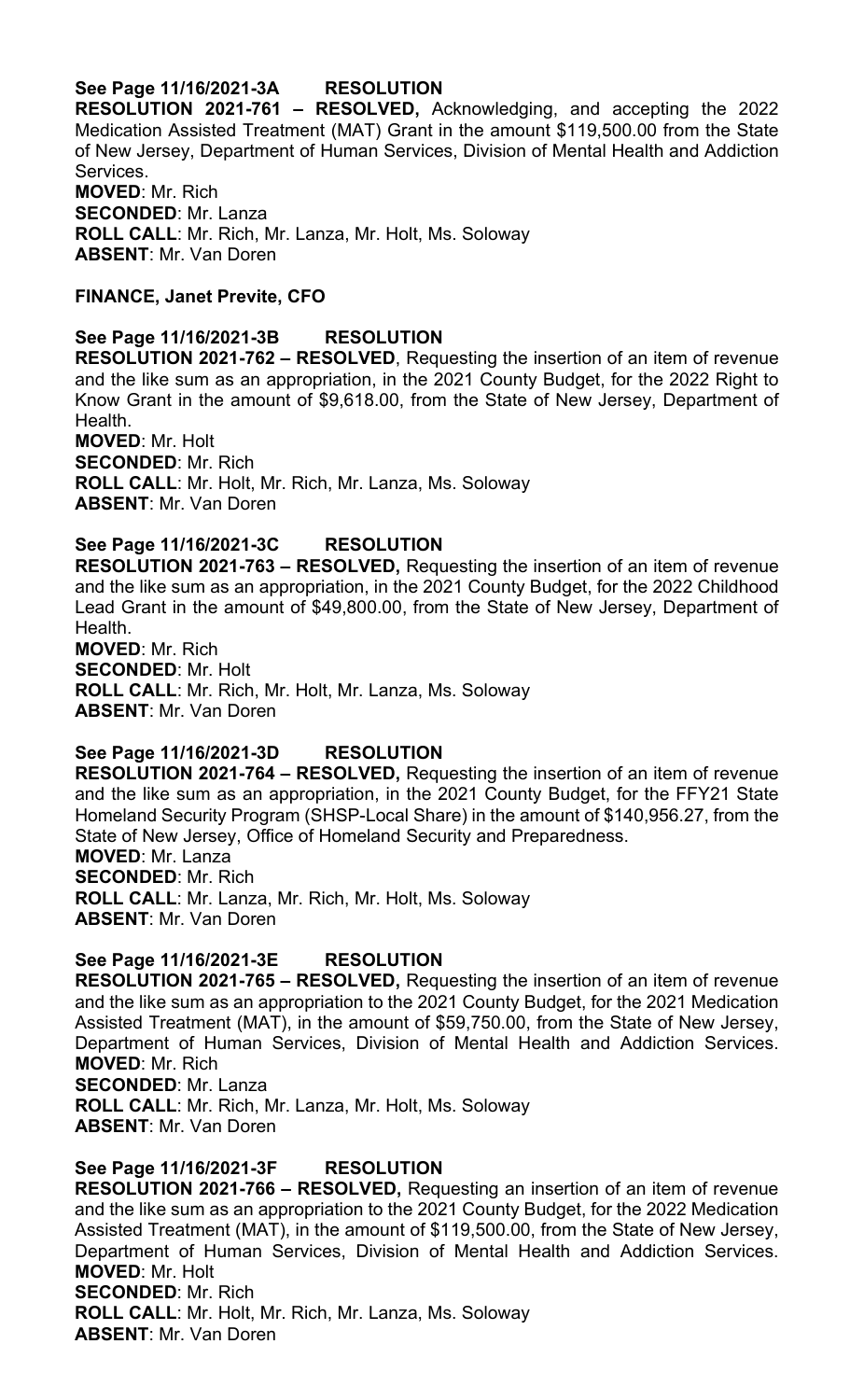# **See Page 11/16/2021-4A RESOLUTION**

**RESOLUTION 2021-767 – RESOLVED**, Requesting an insertion of an item of revenue and the like sum as an appropriation to the 2021 County Budget, for the FY2021 Hunterdon County Home Based Business Initiative, in the amount of \$70,435.00, from the State of New Jersey, Highlands Water Protection and Planning Council. **MOVED**: Mr. Rich **SECONDED**: Mr. Holt **ROLL CALL**: Mr. Rich, Mr. Holt, Mr. Lanza, Ms. Soloway **ABSENT**: Mr. Van Doren

# **See Page 11/16/2021-4B RESOLUTION**

**RESOLUTION 2021-768 – RESOLVED**, Requesting the insertion of an item of revenue and the like sum as an appropriation in the 2021 County Budget, for the FFY 2021 Operation Helping Hand, in the amount of \$52,631.57, from the New Jersey Department of Law and Public Safety, Office of the Attorney General. **MOVED**: Mr. Lanza **SECONDED**: Mr. Holt **ROLL CALL**: Mr. Lanza, Mr. Holt, Mr. Rich, Ms. Soloway **ABSENT**: Mr. Van Doren

PUBLIC HEARING BOND ORDINANCE 2021-10

Open Public Hearing **MOVED**: Mr. Lanza **SECONDED**: Mr. Holt **ROLL CALL**: Mr. Lanza, Mr. Holt, Mr. Rich, Ms. Soloway **ABSENT**: Mr. Van Doren

Close Public Hearing **MOVED**: Mr. Lanza **SECONDED**: Mr. Rich **ROLL CALL**: Mr. Lanza, Mr. Rich, Mr. Holt, Ms. Soloway **ABSENT**: Mr. Van Doren

#### **See Page 11/16/2021-4C RESOLUTION**

**RESOLUTION 2021-769 – RESOLVED,** ORDINANCE - BOND ORDINANCE 2021-10, Providing for the replacement of CR 579 Railroad Bridge, by and in the County of Hunterdon, State of New Jersey, appropriating \$8,012,913 therefor and authorizing the issuance of \$7,612,263 bonds or notes of the County to Finance part of the costs thereof (Adoption). **MOVED**: Mr. Holt **SECONDED**: Mr. Rich **ROLL CALL**: Mr. Holt, Mr. Rich, Mr. Lanza, Ms. Soloway

PUBLIC HEARING BOND ORDINANCE 2021-11

**ABSENT**: Mr. Van Doren

Open Public Hearing **MOVED**: Mr. Lanza **SECONDED**: Mr. Holt **ROLL CALL**: Mr. Lanza, Mr. Holt, Mr. Rich, Ms. Soloway **ABSENT**: Mr. Van Doren

Close Public Hearing **MOVED**: Mr. Lanza **SECONDED**: Mr. Rich **ROLL CALL**: Mr. Lanza, Mr. Rich, Mr. Holt, Ms. Soloway **ABSENT**: Mr. Van Doren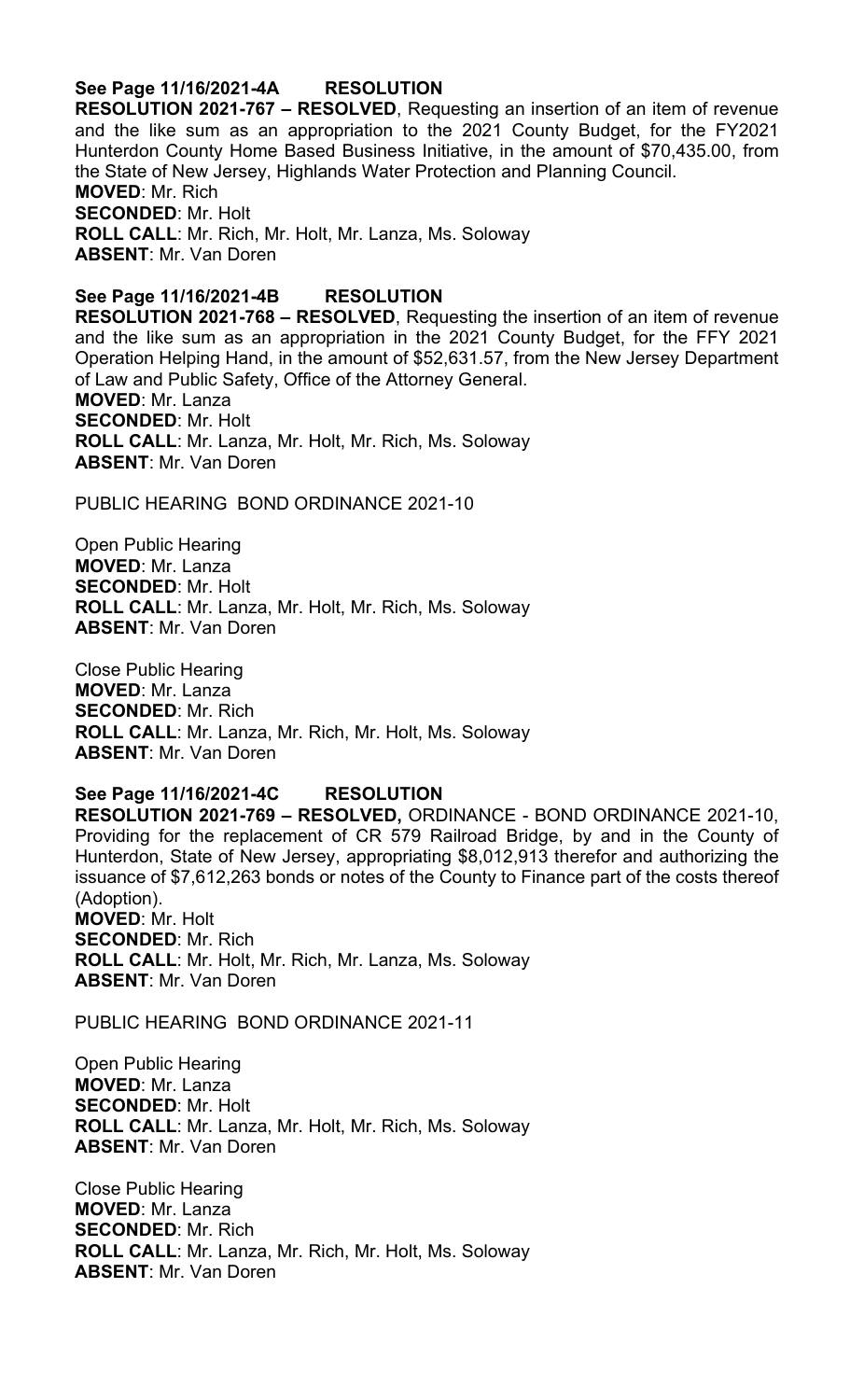### **See Page 11/16/2021-5A RESOLUTION**

**RESOLUTION 2021-770 –RESOLVED,** ORDINANCE - BOND ORDINANCE 2021-11, Providing for various improvements to Route 78/Interchange 15 ramp, by and in the County of Hunterdon, State of New Jersey; appropriating \$6,798,636 therefor and authorizing the issuance of \$6,458,636 bonds or notes of the County to Finance part of the costs thereof (Adoption). **MOVED**: Mr. Holt **SECONDED**: Mr. Rich

**ROLL CALL**: Mr. Holt, Mr. Rich, Mr. Lanza, Ms. Soloway **ABSENT**: Mr. Van Doren

PUBLIC HEARING BOND ORDINANCE 2021-12

Open Public Hearing **MOVED**: Mr. Lanza **SECONDED**: Mr. Rich **ROLL CALL**: Mr. Lanza, Mr. Rich, Mr. Holt, Ms. Soloway **ABSENT**: Mr. Van Doren

Close Public Hearing **MOVED**: Mr. Lanza **SECONDED**: Mr. Rich **ROLL CALL**: Mr. Lanza, Mr. Rich, Mr. Holt, Ms. Soloway **ABSENT**: Mr. Van Doren

#### **See Page 11/16/2021-5B RESOLUTION**

**RESOLUTION 2021-771 – RESOLVED,** ORDINANCE - BOND ORDINANCE 2021-12, Providing for various 2021 capital improvement (including Tropical Storm Ida damage/improvements), by and in the County of Hunterdon, State of New Jersey; appropriating \$3,095,000 therefor and authorizing the issuance of \$2,493,750 bonds or notes of the County to Finance part of the costs thereof (Adoption). **MOVED**: Mr. Rich **SECONDED**: Mr. Lanza **ROLL CALL**: Mr. Rich, Mr. Lanza, Mr. Holt, Ms. Soloway

**ABSENT**: Mr. Van Doren

#### **ECONOMIC DEVELOPMENT, Marc Saluk, Director**

#### **See Page 11/16/2021-5C RESOLUTION**

**RESOLUTION 2021-772 – RESOLVED,** Authorizing the award of a Hunterdon County Economic Development Grant in the amount of \$17,000.00 to the Borough of Lebanon, for the purposes of working with a consultant to modernize the Borough's Land Use Ordinances and Zoning Map and seeks to develop an interactive code and zoning map for its municipal website. **MOVED**: Mr. Lanza **SECONDED**: Mr. Holt

**ROLL CALL**: Mr. Lanza, Mr. Holt, Mr. Rich, Ms. Soloway **ABSENT**: Mr. Van Doren

Commissioner Holt reflected on the importance of these grants and how the grants help the towns. The Borough of Lebanon is the fifteenth town to receive this grant.

#### **PURCHASING, Ray Rule, QPA**

#### **See Page 11/16/2021-5D RESOLUTION**

**RESOLUTION 2021-773 – RESOLVED,** Authorizing the award of County Bid 2020-18, to Custom Care Services to provide Landscape Maintenance and Mowing Services for various County facilities pursuant to NJSA 40A:11-15, in an amount not to exceed \$138,576.00, for the period of April 1, 2022 through March 31, 2023. **MOVED**: Mr. Rich **SECONDED**: Mr. Lanza **ROLL CALL**: Mr. Rich, Mr. Lanza, Mr. Holt, Ms. Soloway **ABSENT**: Mr. Van Doren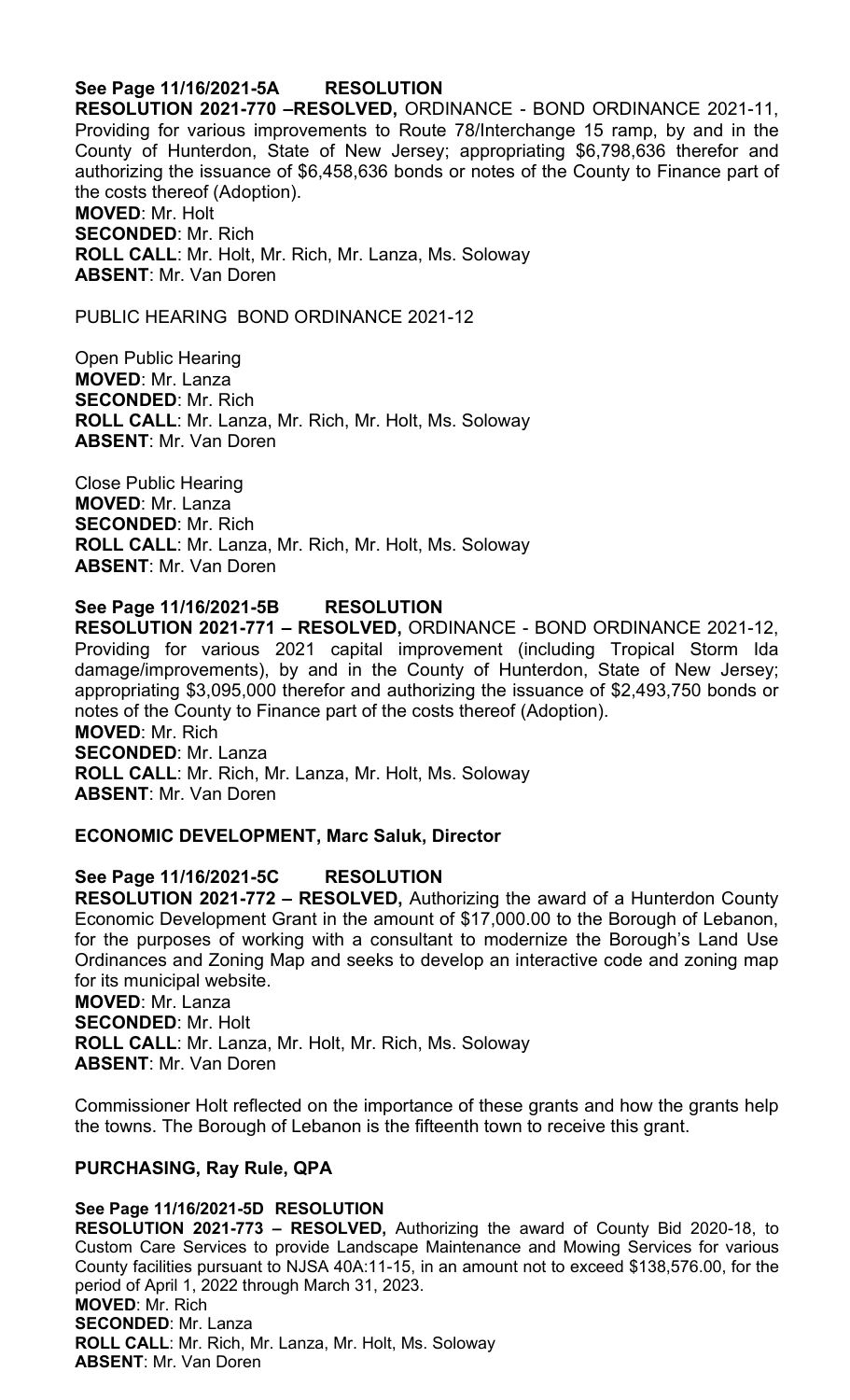# **See Page 11/16/2021-6A RESOLUTION**

**RESOLUTION 2021-774 – RESOLVED,** Approving County RFP#0052-2021, for the Electronics Recycling Program, with NewTech Recycling, Inc., for the period of January 1, 2022 through December 31, 2022.

**MOVED**: Mr. Holt **SECONDED**: Mr. Rich **ROLL CALL**: Mr. Holt, Mr. Rich, Mr. Lanza, Ms. Soloway **ABSENT**: Mr. Van Doren

**See Page 11/16/2021-6B RESOLUTION RESOLUTION 2021-775 – RESOLVED,** Approving County RFP #0044-2021, for accounting and consulting services for the American Rescue Plan Program, with Holman Frenia Allison, P.C., in an amount not to exceed \$48,000.00. **MOVED**: Mr. Lanza **SECONDED**: Mr. Holt **ROLL CALL**: Mr. Lanza, Mr. Holt, Mr. Rich, Ms. Soloway **ABSENT**: Mr. Van Doren

Commissioner Holt commented on the American Rescue Funds being a lot of money for the County of Hunterdon. The consulting services will be of help with understanding responsibility and helpful with the funds that the County will receive.

# **See Page 11/16/2021-6C RESOLUTION**

**RESOLUTION 2021-776 – RESOLVED,** Approving requisition #R1-05704, with Vollers Excavating & Construction, Inc., in an amount not to exceed \$117,760.00, for emergency repairs to County Bridge P-162 in the Borough of Frenchtown for structural damage caused by Tropical Strom Ida pursuant to N.J.S.A.40A:11-6. **MOVED**: Mr. Lanza **SECONDED**: Ms. Soloway **ROLL CALL**: Mr. Lanza, Ms. Soloway, Mr. Holt **ABSENT**: Mr. Van Doren **ABSTAIN**: Mr. Rich

### **HUMAN SERVICES PROVIDER CONTRACT AGREEMENTS: Meagan O'Reilly, Director**

**See Page 11/16/2021-6D RESOLUTION RESOLUTION 2021-777 – RESOLVED,** Authorizing a Provider Services Contract with SAFE in Hunterdon, for the provision of community-based services known as Safe House, for the period of January 1, 2021 through December 31, 2023, in an amount not to exceed \$66,000.00 (\$22,000.00 per County fiscal year). **MOVED**: Mr. Rich **SECONDED**: Mr. Lanza **ROLL CALL**: Mr. Rich, Mr. Lanza, Mr. Holt, Ms. Soloway **ABSENT**: Mr. Van Doren

#### **BOARD OF COUNTY COMMISSIONERS**

#### **See Page 11/16/2021-6E RESOLUTION**

**RESOLUTION 2021-778 – RESOLVED,** Resolution Supporting A-5962 and S-4051 to permit funds from the "9-1-1 System and Emergency Response Trust Fund Account (Fund)" to be appropriated for the purpose of paying certain expenses incurred by Counties and Municipalities for the provision and maintenance of 9-1-1 Emergency Services and to prioritize the disbursement of funds for County, Regionalized or Centralized Public Safety Answering Points (PSAPs). **MOVED**: Mr. Lanza **SECONDED**: Mr. Rich **ROLL CALL**: Mr. Lanza, Mr. Rich, Mr. Holt, Ms. Soloway **ABSENT**: Mr. Van Doren

Deputy Director Lanza commented on the tax for 9-1-1 fees on phones and how this is to get the monies to the correct areas for the County and municipalities.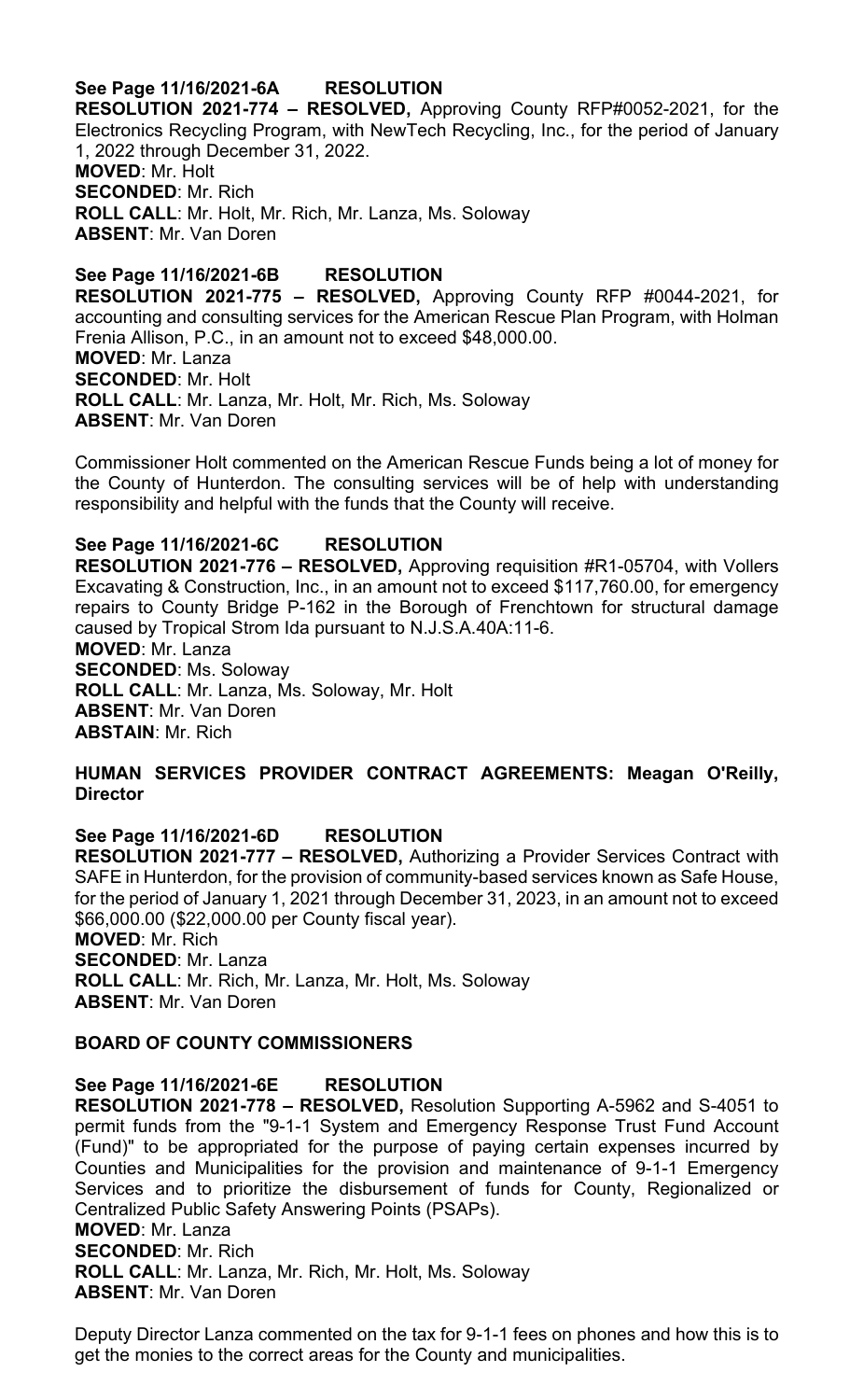AGENDA ITEM - Discussion of Raritan Valley Community College Vaccine Mandate **MOVED**: Mr. Lanza **SECONDED**: Mr. Rich **ROLL CALL**: Mr. Lanza, Mr. Rich, Mr. Holt, Ms. Soloway **ABSENT**: Mr. Van Doren

Deputy Director Lanza commented on the mandate for all students, faculty, and staff at RVCC and how a public hearing was not held. The faculty, students, and parents of the students should all have the opportunity to comment on this policy. Deputy Director Lanza called upon Somerset County to join the Hunterdon County Commissioner to ask the RVCC Board of Trustees to hold a public hearing regarding this matter.

**See Page 11/16/2021-7A RESOLUTION RESOLUTION 2021-799 – RESOLVED,** Concerning Assembly Bill No. 4848 and Senate Bill No. 3030. **MOVED**: Ms. Soloway **SECONDED**: Mr. Lanza **ROLL CALL**: Ms. Soloway, Mr. Lanza, Mr. Holt, Mr. Rich **ABSENT**: Mr. Van Doren

Director Soloway commented on this is unusual for the Board to consider this matter but due to the nature of it, they are bringing attention to it, and to all the governing bodies in the state, as well as the public. Director Soloway wanted to go on the record saying that the Board of Hunterdon County Commissioners opposes this bill.

# **COUNTY ADMINISTRATOR, Kevin Davis**

### **CONSENT AGENDA**

"All matters listed under the Consent Agenda are considered to be routine by the Board of County Commissioners of the County of Hunterdon and will be enacted by one motion in the form listed below. There will be no separate discussion of these items. If discussion is desired that item will be removed from the Consent Agenda and will be considered separately."

# **See Page 11/16/2021-7B RESOLUTION**

AGENDA ITEM - Approving the claims register dated November 16th, 2021. **MOVED**: Mr. Lanza **SECONDED**: Mr. Rich **ROLL CALL**: Mr. Lanza, Mr. Rich, Mr. Holt, Ms. Soloway **ABSENT**: Mr. Van Doren

Removal of Check #9830: **MOVED**: Mr. Lanza **SECONDED**: Mr. Holt **ROLL CALL**: Mr. Lanza, Mr. Holt, Ms. Soloway **ABSENT**: Mr. Van Doren **ABSTAIN**: Mr. Rich

Removal of Check #9832: **MOVED**: Mr. Lanza **SECONDED**: Mr. Holt **ROLL CALL**: Mr. Lanza, Mr. Holt, Ms. Soloway **ABSENT**: Mr. Van Doren **ABSTAIN**: Mr. Rich

**RESOLUTION – RESOLVED,** Approval of the regular meeting minutes from November 3, 2021. **MOVED**: Mr. Lanza **SECONDED**: Mr. Holt **ROLL CALL**: Mr. Lanza, Mr. Holt, Ms. Soloway **ABSENT**: Mr. Van Doren **ABSTAIN**: Mr. Rich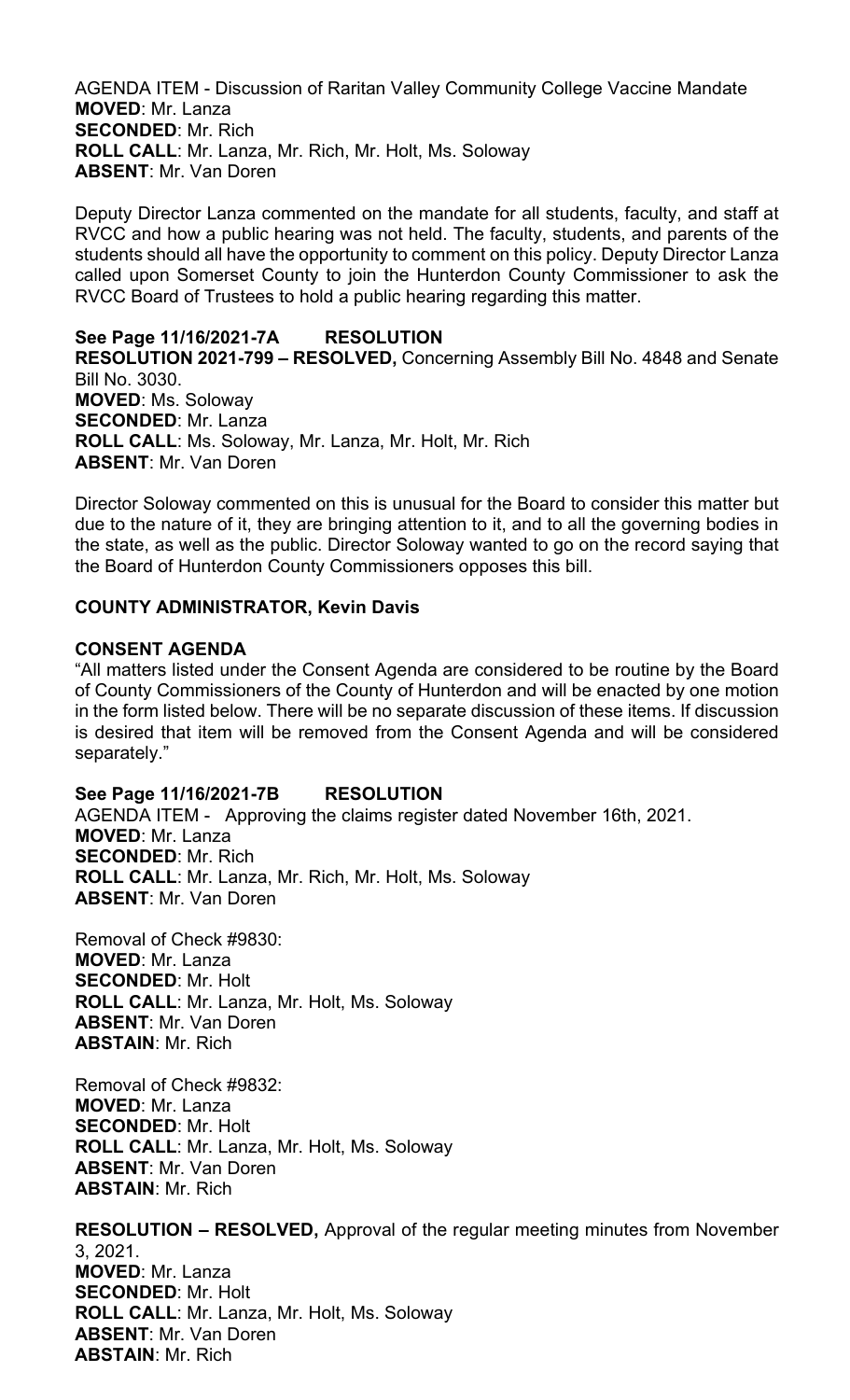# **See Page 11/16/2021-8A RESOLUTION**

**RESOLUTION 2021-779 – RESOLVED,** Authorizing the Hunterdon County Board of County Commissioners Director, to sign and accept the Ready for Anything Mini-Grant Award of \$4,994.00 from LibraryLinkNJ.

**MOVED**: Mr. Lanza **SECONDED**: Mr. Rich **ROLL CALL**: Mr. Lanza, Mr. Rich, Mr. Holt, Ms. Soloway **ABSENT**: Mr. Van Doren

**See Page 11/16/2021-8B RESOLUTION RESOLUTION 2021-780 – RESOLVED,** Authorizing Lease Amendment #1 with Greater Raritan One-Stop Career Training Services to increase the monthly rent price for the installation and use of a new circuit. **MOVED**: Mr. Lanza **SECONDED**: Mr. Rich **ROLL CALL**: Mr. Lanza, Mr. Rich, Mr. Holt, Ms. Soloway **ABSENT**: Mr. Van Doren

### **See Page 11/16/2021-8C RESOLUTION**

**RESOLUTION 2021-781 – RESOLVED,** Authorizing Contract Amendment #3 with the Milford Waterfront Project to revised schedule A of Paragraph 2 of the Contract with a revised Site Plan. **MOVED**: Mr. Lanza **SECONDED**: Mr. Rich **ROLL CALL**: Mr. Lanza, Mr. Rich, Mr. Holt, Ms. Soloway **ABSENT**: Mr. Van Doren

#### **See Page 11/16/2021-8D RESOLUTION**

**RESOLUTION 2021-782 – RESOLVED,** Authorizing the Director of the Board County Commissioners of the County of Hunterdon is hereby authorized to execute, on behalf of the County of Hunterdon, a contract with Meghan Richards for a development easement identified as Block 42, Lot 1 and 1.02 on the Tax Map of the Township of Franklin for approximately 31.3 gross acres. **MOVED**: Mr. Lanza

**SECONDED**: Mr. Rich **ROLL CALL**: Mr. Lanza, Mr. Rich, Mr. Holt, Ms. Soloway **ABSENT**: Mr. Van Doren

#### **See Page 11/16/2021-8E RESOLUTION**

**RESOLUTION 2021-783 – RESOLVED,** Approving the amended resolution from October 5, 2021 of the hire and provisional appointment of Derek Swanson as a GIS Specialist 3 in the Hunterdon County Department of Planning & Land Use, Division of GIS. **MOVED**: Mr. Lanza **SECONDED**: Mr. Rich **ROLL CALL**: Mr. Lanza, Mr. Rich, Mr. Holt, Ms. Soloway

**ABSENT**: Mr. Van Doren

#### **See Page 11/16/2021-8F RESOLUTION**

**RESOLUTION 2021-784 – RESOLVED,** Approving the promotion and provisional appointment of Marianna Sievers as a Librarian 1 in the Hunterdon County Library. **MOVED**: Mr. Lanza **SECONDED**: Mr. Rich **ROLL CALL**: Mr. Lanza, Mr. Rich, Mr. Holt, Ms. Soloway **ABSENT**: Mr. Van Doren

**See Page 11/16/2021-8G RESOLUTION RESOLUTION 2021-785 – RESOLVED,** Acknowledging the action of the Hunterdon County Clerk to hire and appoint Mariana Jimenez as a part-time Intern in the Hunterdon County Clerk's Office. **MOVED**: Mr. Lanza **SECONDED**: Mr. Rich **ROLL CALL**: Mr. Lanza, Mr. Rich, Mr. Holt, Ms. Soloway **ABSENT**: Mr. Van Doren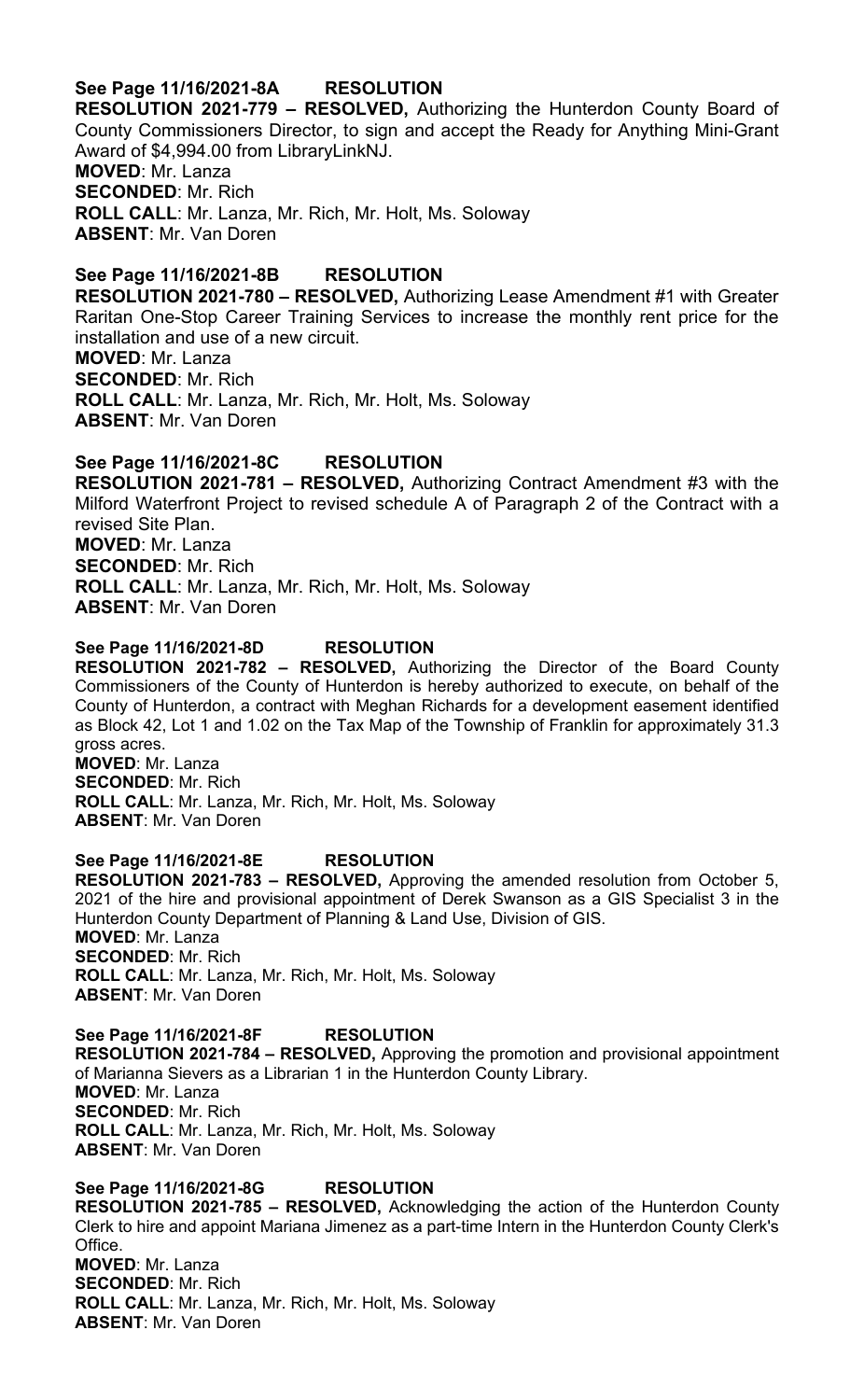### **See Page 11/16/2021-9A RESOLUTION**

**RESOLUTION 2021-786 – RESOLVED,** Approving the hire and regular appointment of Nicholas Cevasco as a County Park Ranger in the Hunterdon County Department of Planning & Land Use, Division of Parks. **MOVED**: Mr. Lanza **SECONDED**: Mr. Rich **ROLL CALL**: Mr. Lanza, Mr. Rich, Mr. Holt, Ms. Soloway **ABSENT**: Mr. Van Doren

**See Page 11/16/2021-9B RESOLUTION RESOLUTION 2021-787 – RESOLVED**, Approving the hire and regular appointment of Alexander Sweetin as a County Park Ranger in the Hunterdon County Department of Planning & Land Use, Division of Parks. **MOVED**: Mr. Lanza **SECONDED**: Mr. Rich **ROLL CALL**: Mr. Lanza, Mr. Rich, Mr. Holt, Ms. Soloway **ABSENT**: Mr. Van Doren

#### **See Page 11/16/2021-9C RESOLUTION**

**RESOLUTION 2021-788 – RESOLVED**, Approving the hire and regular appointment of Gary Powell as a County Park Ranger in the Hunterdon County Department of Planning & Land Use/Division of Parks, contingent upon the successful outcome of a post offer medical evaluation. **MOVED**: Mr. Lanza **SECONDED**: Mr. Rich **ROLL CALL**: Mr. Lanza, Mr. Rich, Mr. Holt, Ms. Soloway **ABSENT**: Mr. Van Doren

### **See Page 11/16/2021-9D RESOLUTION**

**RESOLUTION 2021-789 – RESOLVED,** Approving the hire and regular appointment of Kenneth Kirsch as a County Park Ranger in the Hunterdon County Department of Planning & Land Use/Division of Parks, contingent upon the successful outcome of a post offer medical evaluation. **MOVED**: Mr. Lanza **SECONDED**: Mr. Rich **ROLL CALL**: Mr. Lanza, Mr. Rich, Mr. Holt, Ms. Soloway **ABSENT**: Mr. Van Doren

#### **See Page 11/16/2021-9E RESOLUTION**

**RESOLUTION 2021-790 – RESOLVED**, Approving the provisional promotion of Matthew Tamburro to the title Senior Communication Technician, in the Hunterdon County Department of Public Safety, Division of Communications. **MOVED**: Mr. Lanza **SECONDED**: Mr. Rich **ROLL CALL**: Mr. Lanza, Mr. Rich, Mr. Holt, Ms. Soloway **ABSENT**: Mr. Van Doren

**See Page 11/16/2021-9F RESOLUTION RESOLUTION 2021-791 – RESOLVED,** Approving the provisional promotion of Laura McDevitt to the title Principal Account Clerk, in the Hunterdon County Department of Public Safety, Division of Communications. **MOVED**: Mr. Lanza **SECONDED**: Mr. Rich **ROLL CALL**: Mr. Lanza, Mr. Rich, Mr. Holt, Ms. Soloway **ABSENT**: Mr. Van Doren

**See Page 11/16/2021-9G RESOLUTION RESOLUTION 2021-792 – RESOLVED,** Approving a salary adjustment for Andrew Camp, Emergency Response Specialist, in the Hunterdon County Department of Public Safety, Division of Emergency Services (OEM). **MOVED**: Mr. Lanza **SECONDED**: Mr. Rich **ROLL CALL**: Mr. Lanza, Mr. Rich, Mr. Holt, Ms. Soloway **ABSENT**: Mr. Van Doren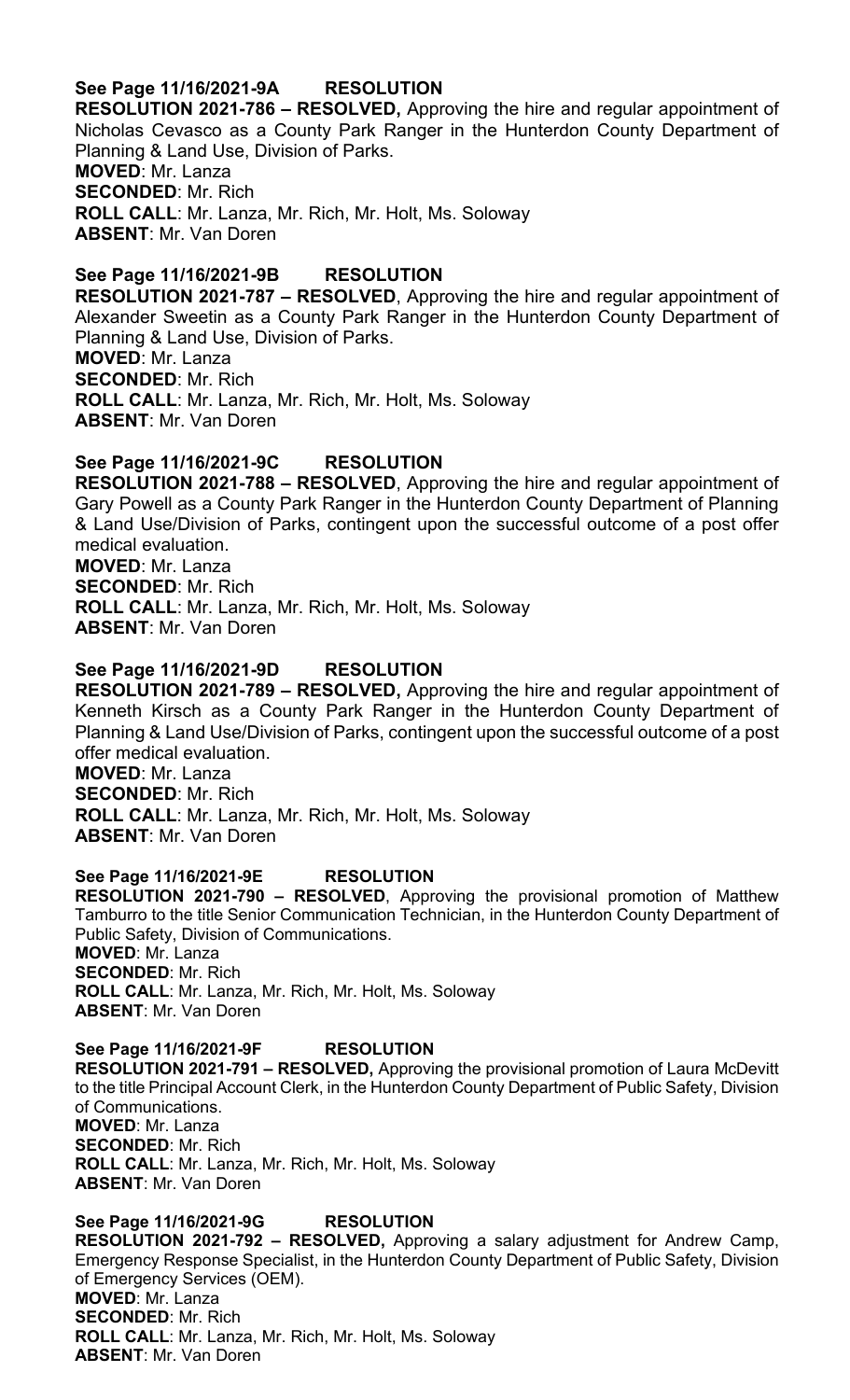### **See Page 11/16/2021-10A RESOLUTION**

**RESOLUTION 2021-793 – RESOLVED,** Authorizing the provisional promotion of Richard A. Miller as the Supervisor of Traffic Maintenance in the Hunterdon County Department of Public Works, Division of Roads. **MOVED**: Mr. Lanza

**SECONDED**: Mr. Rich **ROLL CALL**: Mr. Lanza, Mr. Rich, Mr. Holt, Ms. Soloway **ABSENT**: Mr. Van Doren

#### **See Page 11/16/2021-10B RESOLUTION**

**RESOLUTION 2021-794 – RESOLVED,** Authorizing the provisional promotion of Douglas Sloyer as the Assistant Supervisor of Traffic Maintenance in the Hunterdon County Department of Public Works, Division of Roads. **MOVED**: Mr. Lanza **SECONDED**: Mr. Rich **ROLL CALL**: Mr. Lanza, Mr. Rich, Mr. Holt, Ms. Soloway **ABSENT**: Mr. Van Doren

### **See Page 11/16/2021-10C RESOLUTION**

**RESOLUTION 2021-795 – RESOLVED,** Authorizing the Hunterdon County Department of Human Services to apply for funding through the 2022 Statewide Respite Care Program Grant Application for the period of January 1, 2022 through December 31, 2022. **MOVED**: Mr. Lanza **SECONDED**: Mr. Rich **ROLL CALL**: Mr. Lanza, Mr. Rich, Mr. Holt, Ms. Soloway **ABSENT**: Mr. Van Doren

**See Page 11/16/2021-10D RESOLUTION RESOLUTION 2021-796 – RESOLVED,** Recognizing Friday, December 31, 2021 as the observance of New Year's Day, 2022. **MOVED**: Mr. Lanza **SECONDED**: Mr. Rich **ROLL CALL**: Mr. Lanza, Mr. Rich, Mr. Holt, Ms. Soloway **ABSENT**: Mr. Van Doren

#### **CORRESPONDENCE**

**See Page 11/16/2021-10E RESOLUTION RESOLUTION 2021-797 – RESOLVED,** Approving a request from the High Bridge Police Department to host a tree lighting event on Saturday, December 4, 2021, with a road closure between Fairview Avenue and McDonald Street, which County Route 513 will be affective. **MOVED**: Mr. Lanza **SECONDED**: Mr. Holt **ROLL CALL**: Mr. Lanza, Mr. Holt, Mr. Rich, Ms. Soloway **ABSENT**: Mr. Van Doren

**See Page 11/16/2021-10F RESOLUTION RESOLUTION 2021-798 – RESOLVED,** Approving the request from Delaware Township Recreation to host a tree lighting event on Saturday, December 4th, 2021, with a rain date of Sunday, December 5, 2021 from 4:30 PM to 5:30 PM, with a road closure at County Route 604 from intersection of County Route 523. **MOVED**: Mr. Rich **SECONDED**: Mr. Holt **ROLL CALL**: Mr. Rich, Mr. Holt, Mr. Lanza, Ms. Soloway **ABSENT**: Mr. Van Doren

**See Page 11/16/2021-10G RESOLUTION RESOLUTION 2021-800 – RESOLVED,** Approving the request from Flemington Community Partnership (FCP) to use outlets near the Historic Courthouse for their Community Photos with Santa. **MOVED**: Mr. Lanza **SECONDED**: Mr. Holt **ROLL CALL**: Mr. Lanza, Mr. Holt, Mr. Rich, Ms. Soloway **ABSENT**: Mr. Van Doren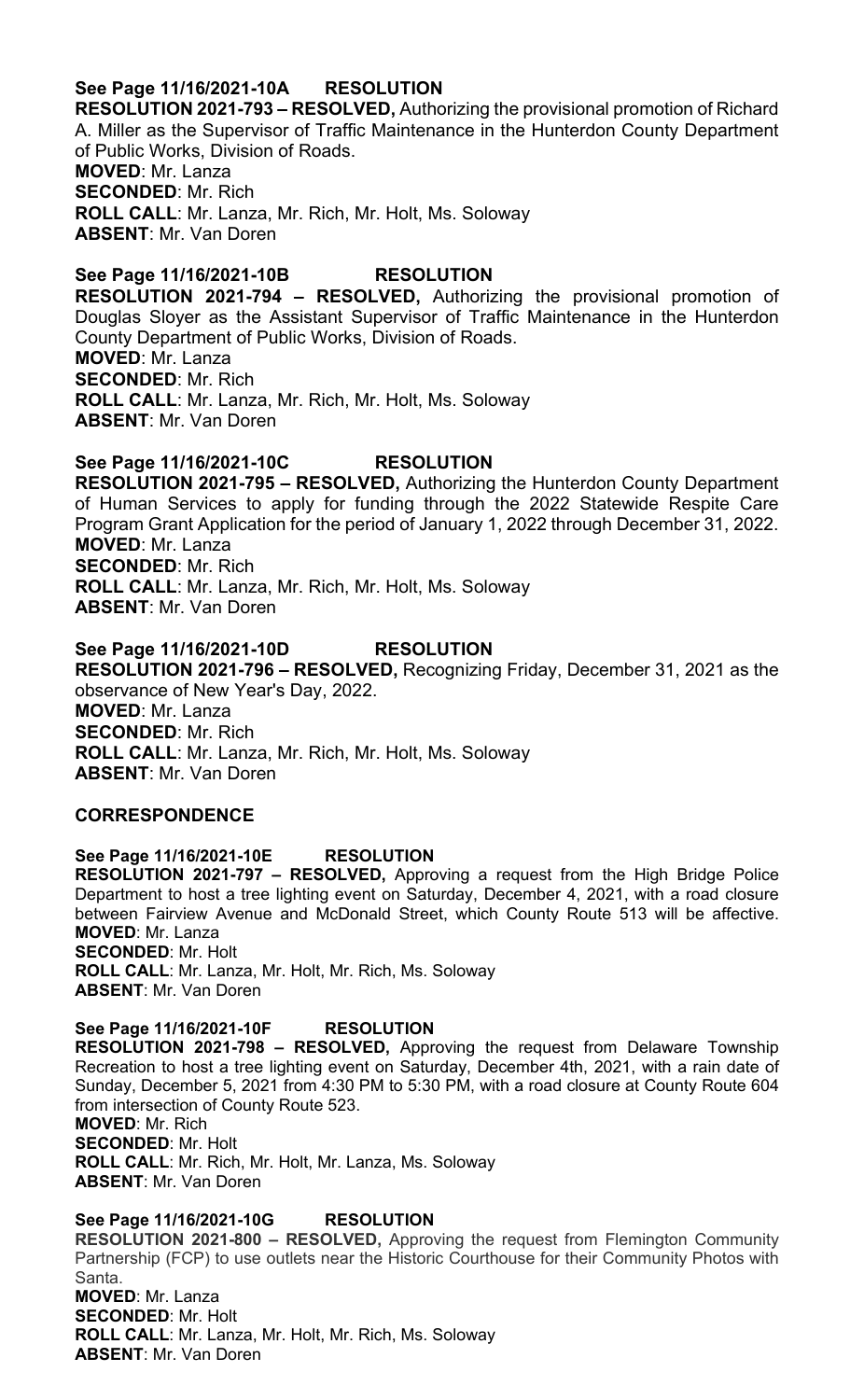# **ADDITIONAL COMMISSIONER COMMENTS**

# **OPEN TO THE PUBLIC**

# **EXECUTIVE SESSION (Reconvene if necessary)**

The Board reconvened at 6:46 PM

# **ADJOURNMENT**

The Board adjourned at 6:55 PM on a motion by Deputy Director Lanza and seconded by Commissioner Rich and followed by a voice carry.

Respectfully submitted by:

\_\_\_\_\_\_\_\_\_\_\_\_\_\_\_\_\_\_\_\_\_\_\_\_\_\_\_\_\_ Brad Myhre, Clerk of the Board

\_\_\_\_\_\_\_\_\_\_\_\_\_\_\_\_\_\_\_\_\_\_\_\_\_\_\_\_

Transcribed by:

Lindsay Heller, Secretary